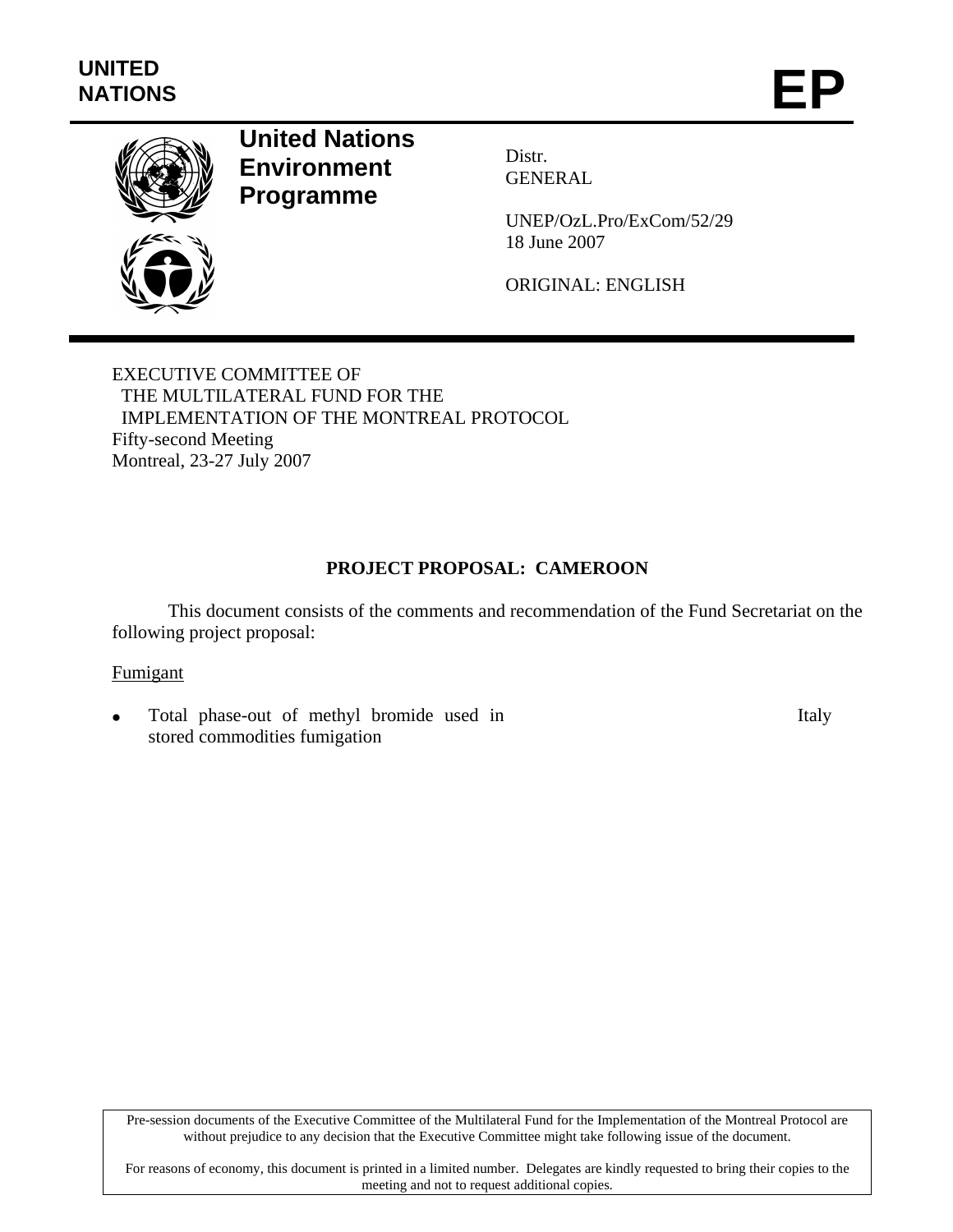#### **PROJECT EVALUATION SHEET – NON-MULTI-YEAR PROJECTS CAMEROON**

#### **PROJECT TITLES BILATERAL/IMPLEMENTING AGENCY**

| (a) Total phase-out of methyl bromide used in stored commodities fumigation |  |
|-----------------------------------------------------------------------------|--|

#### **NATIONAL CO-ORDINATING AGENCY** Ozone Unit, Ministry of Environment

#### **LATEST REPORTED CONSUMPTION DATA FOR ODS ADDRESSED IN PROJECT A: ARTICLE-7 DATA (ODP TONNES, 2005**, **AS OF MAY 2007**

Annex E, MB 9.7

#### **B: COUNTRY PROGRAMME SECTORAL DATA (ODP TONNES, 2005**, **AS OF SEPTEMBER 2006)**  ODS Name Sub-sector/quantity Sub-sector/quantity Sub-sector/quantity Sub-sector/quantity.

| <b>MB</b> | QPS: 12.0    |  |  |
|-----------|--------------|--|--|
| MB        | Non-QPS: 9.7 |  |  |
|           |              |  |  |

**CFC consumption remaining eligible for funding (ODP tonnes)** 

| <b>CURRENT YEAR BUSINESS</b> |   | $F$ unding US $\delta$ | Phase-out ODP tonnes |
|------------------------------|---|------------------------|----------------------|
| <b>PLAN ALLOCATIONS</b>      | a | 226.000                |                      |

| <b>PROJECT TITLE:</b>                               | (a)       |
|-----------------------------------------------------|-----------|
| <b>ODS</b> use at enterprise (ODP tonnes):          | 14.5      |
| ODS to be phased out (ODP tonnes):                  | 14.5      |
| ODS to be phased in (ODP tonnes):                   |           |
| <b>Project duration (months):</b>                   | 36 months |
| Initial amount requested $(\overline{US}$ \$):      | 280,747   |
| Final project cost:                                 |           |
| Incremental Capital Cost (US \$)                    | 297,870   |
| Contingency $(10\%)$ (US \$)                        | 18,787    |
| Incremental Operating Cost (US \$)                  | $-56,944$ |
| Total Project Cost (US \$)                          | 259,713   |
| Local ownership $(\%):$                             | 100%      |
| <b>Export component (%):</b>                        | N/A       |
| Requested grant (US \$):                            | 259,713   |
| Cost-effectiveness (US \$/kg):                      | 17.9      |
| Implementing agency support cost (US \$): (13%)     | 33,763    |
| Total cost of project to Multilateral Fund (US \$): | 293,476   |
| Status of counterpart funding (Y/N):                | N/A       |
| Project monitoring milestones included (Y/N):       | Yes       |

| <b>SECRETARIAT'S RECOMMENDATION</b> | Individual consideration |
|-------------------------------------|--------------------------|
|                                     |                          |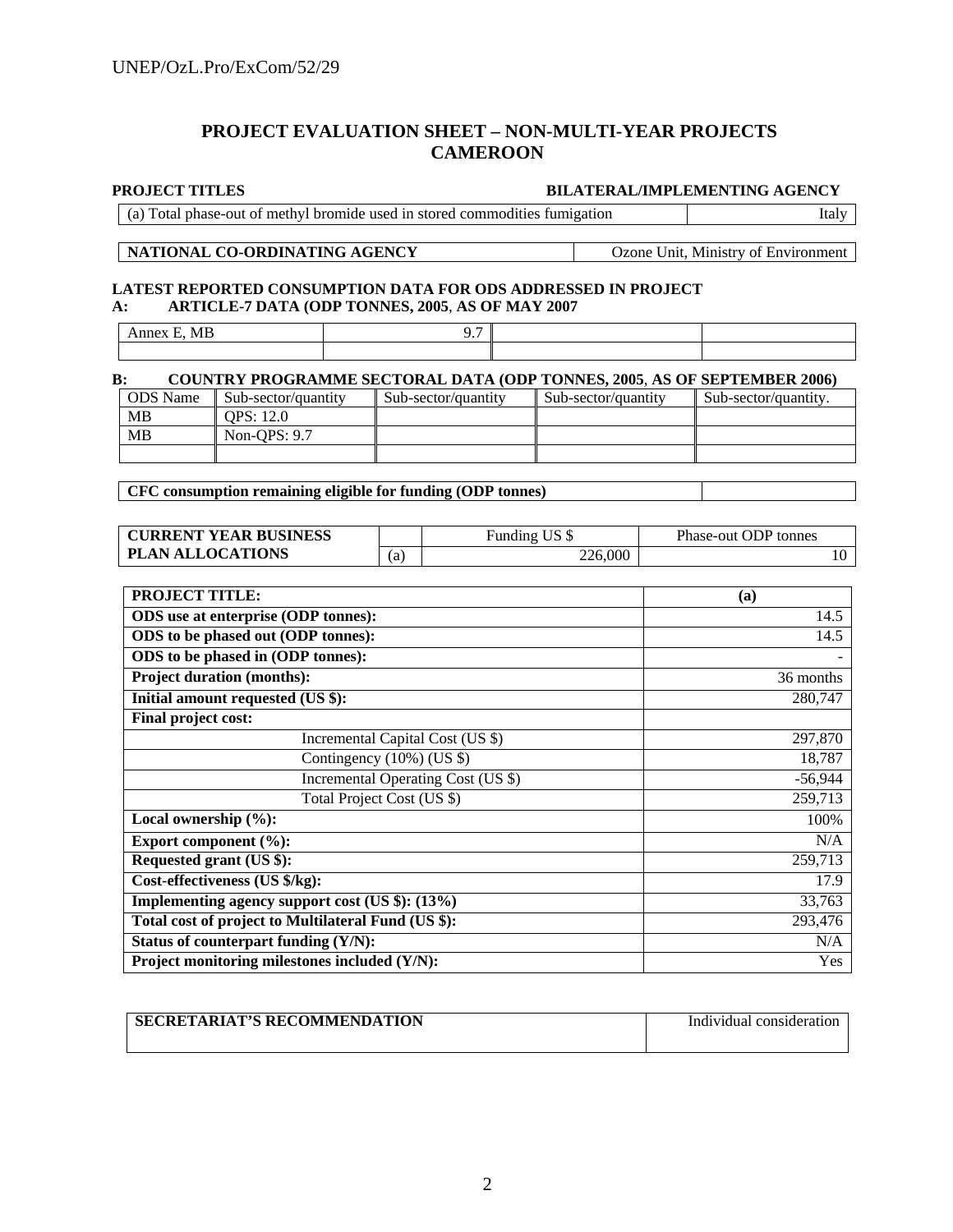# **PROJECT DESCRIPTION**

1. On behalf of the Government of Cameroon, the Government of Italy submitted a project proposal to phase out 10.2 ODP tonnes of methyl bromide (MB) used in the fumigation of commodities, for the consideration of the Executive Committee at its  $52<sup>nd</sup>$  Meeting. The total cost of the project, as originally submitted, is US \$280,747 plus agency support costs of US \$36,497. Approval of this project will result in the complete phase-out of all controlled uses of MB in Cameroon.

#### **MB projects already approved**

2. So far the Executive Committee had funded two activities in the MB sector for Cameroon. At its  $25<sup>th</sup>$  Meeting, approval was given for one demonstration project on alternative technologies to the use of MB in tobacco seedlings at a total cost of US \$160,600 plus agency support costs US \$20,878 for UNIDO. Implementation of this project will lead to the complete phase-out of MB in the tobacco sector.

3. At its  $34<sup>th</sup>$  Meeting, the Executive Committee approved US \$25,000 plus agency support costs of US \$3,250 to UNEP for the implementation of a technical assistance programme to enhance the capacity of local agricultural organizations and NGOs in MB communication. This activity was completed by the end of 2004.

#### **Description of the project proposal**

4. MB is used in the fumigation of cocoa, coffee, cotton and other commodities produced in Cameroon. The fumigation is usually carried out in warehouses of food processing factories, in exporter's warehouses and/or in storage facilities of the Douala Port Authority. The climatic conditions prevailing in the country require the fumigation of all commodities immediately after they have been harvested or processed. An additional fumigation is conducted 2-3 days before the commodities are shipped.

5. MB fumigation is carried out indoors on a concrete pad under traditional bagged stacks of 450 to 500 tonne capacity each. The stacks are covered with plastic fumigation sheets (tarpaulin). Forty-eight hours after the application of MB, the stacks are vented by opening the fumigation sheets and the MB trapped in the bags is vented into the atmosphere. Currently, there are about 20 licensed fumigation companies. Phosphine has been used by some companies.

6. The project is proposing to replace MB used as a fumigant for commodities (food storage) with phosphine. It includes procurement of additional tarpaulins to compensate for the increased time required to use phosphine as a fumigant, as well as detectors and monitoring equipment for the use of phosphine, and safety equipment. It also includes the introduction of an integrated pest management (IPM) programme and training. Incremental operating savings have been estimated at US \$51,310 (over a four-year period).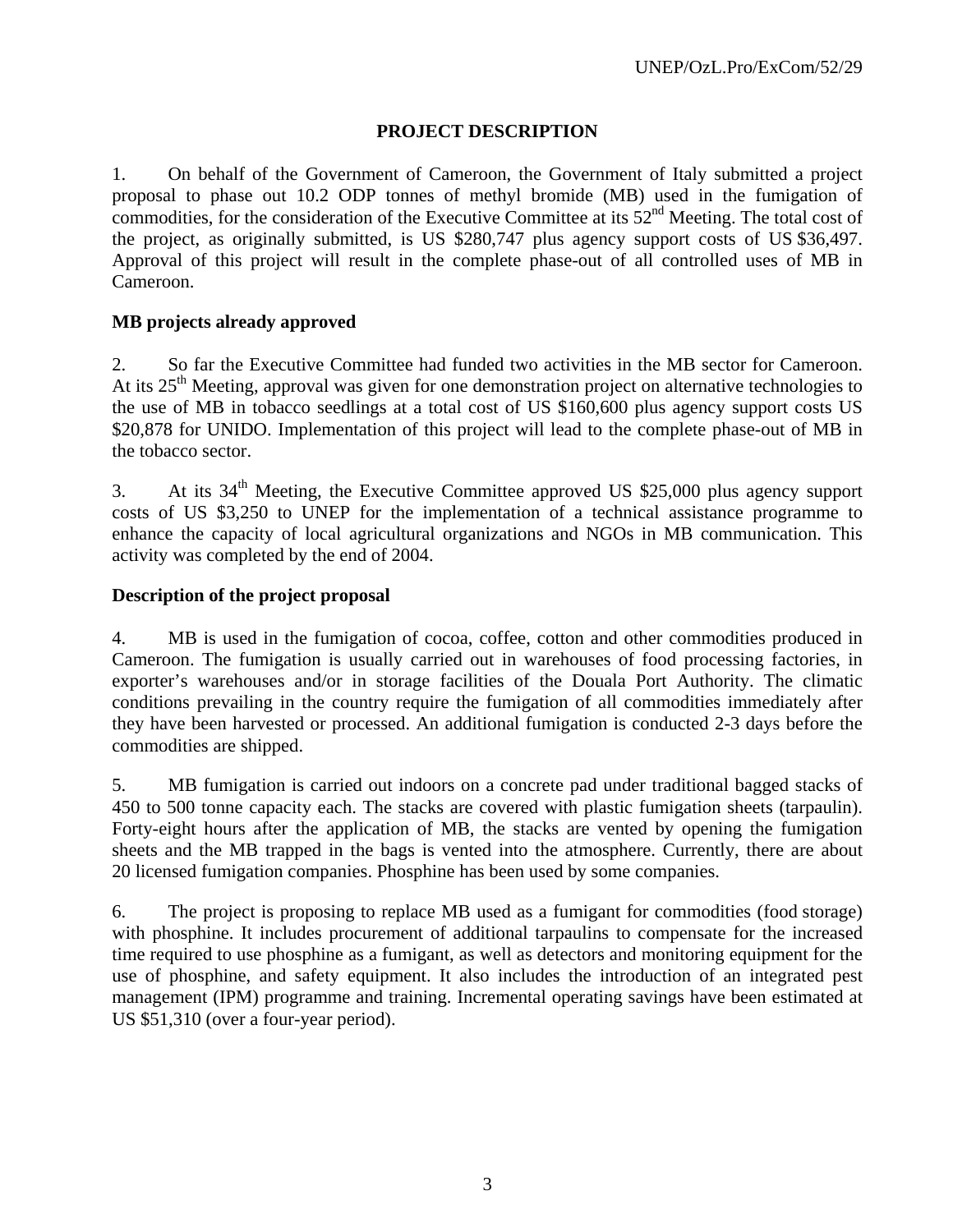7. On behalf of the Government of Italy, UNIDO will implement the project under national coordination by the Ozone Office of Cameroon. The estimated time for the implementation of the project is four years.

# **SECRETARIAT'S COMMENTS AND RECOMMENDATIONS**

## **Comments**

8. The 2005 MB consumption reported by the Government of Cameroon under Article 7 of the Protocol (i.e., 9.7 ODP tonnes) was already 4.8 ODP tonnes below the Protocol's maximum allowable level of consumption (i.e., 14.5 ODP tonnes). MB consumption levels in 2006 have been estimated at 14.5 ODP tonnes.

9. The Secretariat discussed a number of points with UNIDO, including MB dosage rates, the costs used to calculate savings on operating costs, the number of additional tarpaulins being requested, the price of phosphine used in calculating incremental costs, and the need for national and international consultants. Subsequently, UNIDO revised the project proposal addressing the issues raised by the Secretariat. The total cost agreed with UNIDO amounts to US \$259,713.

10. The Secretariat also noted that the proposed timeframe for the implementation of the project (4 years) was too long. Taking into consideration that phosphine is a proven technology that has already been used in Cameroon, the relatively small number of licensed fumigators, and the implementation time of other similar projects, the project for Cameroon could be implemented in about two years. Subsequently, UNIDO agreed to shorten the project implementation time to 3 years.

11. UNIDO assisted the Government of Cameroon in drafting an agreement between the Government and the Executive Committee. The draft agreement is attached to this document as Annex I.

#### **Recommendations**

- 12. The Executive Committee may wish to consider:
	- (a) Approving the project for the phase-out of methyl bromide used in grain fumigation at a total cost US \$259,713 plus agency support costs of US \$33,763 for the Government of Italy, on the understanding that no additional funding will be provided for Cameroon for the phase-out of controlled uses of methyl bromide in the country; and
	- (b) Approving the draft agreement between the Government of Cameroon and the Executive Committee for the phase-out of controlled uses of methyl bromide contained in Annex I.